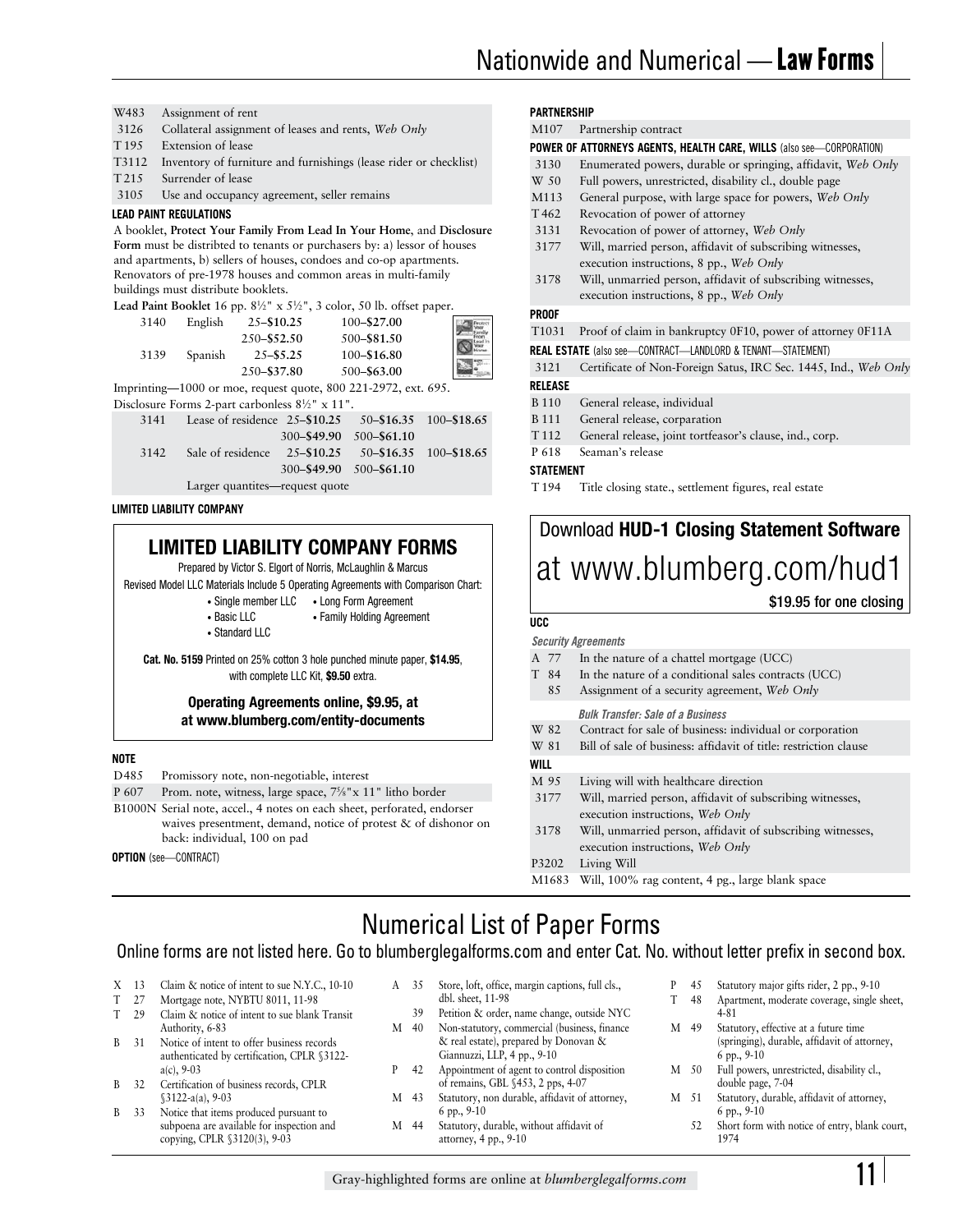# Law Forms — Numerical

| A | 53    | Apartment, stabilized, substantial coverage,                                            | T | 132              | Demand for service of complaint, CPLR<br>3012 (b), 1973                           |
|---|-------|-----------------------------------------------------------------------------------------|---|------------------|-----------------------------------------------------------------------------------|
|   |       | furnished or unfurnished, guaranty<br>acknowledgments, extra space, 7-04                |   | C <sub>133</sub> | Stock or bond power irrecovable, ASEF form                                        |
| A | 54    | House, furnished or unfurnished,                                                        |   |                  | 133, 7-70                                                                         |
|   |       | most complete. brokerage cl., 7-04                                                      | T | 136              | Home improvement contract cover sheet,                                            |
| A | 55    | Apartment, rules, guaranty, acknowledg-                                                 |   |                  | GBL §§770-796, 6-98                                                               |
|   |       | ments, 4pps., 7-04                                                                      | T | 138              | Affidavit of rent due and owing, Civil Ct.,                                       |
| M | 56    | Lease of a regulated apartment, modern and                                              |   |                  | 4-94                                                                              |
| M | 57    | comprehensive, 8pps., 11-11<br>Lease of an unregulated apartment, modern                | T | 139              | Support enforcement, blank court CPLR<br>5241, 1-95                               |
|   |       | and comprehensive, 8pps., 11-11                                                         | T | 140              | Affidavit, show cause order, vacate eviction                                      |
| T | 60    | Affidavit of service matrimonial action, 3-98                                           |   |                  | judgment, 4-73                                                                    |
| B | 69    | Subpoena, blank Ct., duces tecum, witness'                                              | T | 141              | Post card, matrimonial action, 5-99                                               |
|   |       | stip. remain subj. to call, 2-09                                                        |   | M 146            | Contract of sale, condominium, Assn. of the                                       |
| P | 70    | Health care proxy, PHL 2980, 4-91                                                       |   |                  | Bar, City of N.Y., 7-06                                                           |
|   | 71    | Application for lease of apartment, references,                                         |   | 147              | Affidavit, Universal form, summons,                                               |
|   |       | 8 <sup>1</sup> / <sub>2</sub> " x 11", 100 to pad, \$25.85, 1-98                        |   |                  | subpoena, notice of petition, citation, etc.                                      |
| B | 72    | Blank Court, duces tecum, witness' stip.                                                |   |                  | 2 part carbonless sets, in stock or customized<br>with imprint, 9-99              |
|   | 73    | remain subj. to call, CPLR 2305(b), 9-03                                                |   | B 151            | Affidavit, Summons or subpoena, personal                                          |
| С |       | Blank Ct., witness stipulation to remain<br>subject to call, 12-88                      |   |                  | or alt. service, ind. or corp., military service                                  |
| Х | 74    | Conducting business as partners (corp. may                                              |   |                  | statement, 1-95                                                                   |
|   |       | be a partner), $4-10$                                                                   | T | -152             | Contractor's proposal & contract, 11-78                                           |
| A | 77    | Security agreement in the nature of a chattel                                           |   | 154              | Real estate contract: office, commercial and                                      |
|   |       | mortgage, 10-01                                                                         |   |                  | multi-family residential Bar Form, 8 pps.,                                        |
| W | 81    | Bill of Sale of Business- affidavit of title,                                           |   |                  | pkg of 3-\$28.90, 5 pkgs-\$24.50, 7-06                                            |
|   |       | restriction clause, 11-98                                                               | T | 156              | Blank Court, bill of costs (with CPLR<br>sections), 1-95                          |
| W | 82    | Contract for Sale of Business, ind. or corp.,<br>$10-01$                                |   | X 157            | Blank Court, judgment on failure to appear                                        |
| T | 84    | Security agreement in the nature of a                                                   |   |                  | or plead, 4-95                                                                    |
|   |       | conditional sales contracts (UCC), 1964                                                 | T | 158              | Summons, divorce action, blank relief, UD-1,                                      |
| T | 85    | Security agreement assignment, ind., corp.,                                             |   |                  | 9-95                                                                              |
|   |       | 1966                                                                                    |   | 159              | Affidavit of net worth, matrimonial action,                                       |
| T | 87    | Equipment lease, 1978                                                                   |   |                  | DRL 236, \$25.85, 3-98                                                            |
|   | 93    | Affidavit, power of attorney in full force,                                             | T | 163              | Supreme Ct., summons with notice,                                                 |
|   |       | 9-77                                                                                    | T | 166              | annulment, 1-95                                                                   |
| M | 95    | Health care proxy with living will directives,                                          |   |                  | Supreme Ct., summons with notice,<br>separation action, 1-95                      |
|   | 97    | 7-94                                                                                    |   | A 167            | Mechanic's notice of: ind., part., corp.                                          |
|   |       | Residential loan application, FHLMC 65,<br>FNMA 1003, 10-86                             |   |                  | (N.Y.C. form), 9-96                                                               |
|   | 98    | Severance agreement & general release, 1-13                                             | B | 168              | Notice of trend or request with statements,                                       |
|   | 100   | Chattels, personal property, with affidavit.                                            |   |                  | Civil Ct., 22 NYCRR 208.17, 1-86                                                  |
|   |       | ind. corp., 11-98                                                                       |   | A 170            | On instrument or judgment, notice of                                              |
|   | A 101 | Lease of a condominium unit, 4 pps., 7-04                                               |   |                  | motion, affidavit, order, summons in lieu of<br>complaint, blank ct., 7-88        |
|   | 102   | Lease of a condominium unit, 11 pps., 11-11                                             | P | 172              | Lease, any purpose, short form, single sheet,                                     |
| В | 106   | Blank Ct. summons, with notice, 4-94                                                    |   |                  | 5-78                                                                              |
|   | M 107 | Partnership, Articles of, 11-98                                                         | T | -173             | Divorce and child support summary form,                                           |
| B | 110   | General release, individual, 10-05                                                      |   |                  | UCS-111, 12-01                                                                    |
| B | 111   | General release, corparation, 10-05<br>General release, joint tortfeasor's clause, ind. |   | T 175            | Affidavit, subscribing witness to will,                                           |
|   | T 112 | corp., 11-98                                                                            |   |                  | at testator's request, SCPA 1406, 6-89                                            |
|   | M 113 | Power of attorney, general purpose, with                                                |   | T 176            | Cancellation of partnership certificate, 11-98                                    |
|   |       | large space for powers, 11-98                                                           | T | 179              | Affidavit, residence of child, DRL 75-j, 5-96                                     |
| P | 117   | Blank affidavit                                                                         | P | 181              | Will, 2 pg., affidavit of subscribing witnesses,<br>$8\frac{1}{2}$ " x 14", 12-91 |
| B | 119   | Notice to tenant, 3 days, non-payment of                                                | P | 182              | Will short form, 8/2" x 13 <sup>1</sup> / <sub>2</sub> ", 100% Rag                |
|   |       | rent, English/Spanish: public assistance                                                |   |                  | content, 9-02                                                                     |
|   |       | statement, 1-99                                                                         |   | M 184            | Same as P181, 4 pg., large blank space,                                           |
|   | T 120 | Property execution, blank ct., notice to                                                |   |                  | 12-91                                                                             |
| B | 122   | garnishee, 6-12<br>Purchase offer real estate, standard form,                           |   | A 185            | Store, Gilsey form security clause, double                                        |
|   |       | plain English, 9-81                                                                     |   |                  | sheet, 7-04                                                                       |
|   | W 123 | Cooperative apt., sales contract, financing                                             | T | 186              | Apartments in 2-5 family dwelling, single                                         |
|   |       | condition, 7-01                                                                         |   |                  | sheet, 7-04                                                                       |
|   | M 124 | Contract of sale, residential condominium                                               |   | M 187            | Business, bill of sale, affid. of title, restriction<br>cl., 11-98                |
|   |       | unit, 8-98                                                                              | А | 188              | Construction, similar to A 348 (more                                              |
|   | 125   | Contract of sale, residential real estate, jt. bar                                      |   |                  | comprehensive), 11-78                                                             |
|   |       | association form, 6 pps., 11-00, 16 forms,                                              | T | 190              | Memorandum of separation agree. file with                                         |
|   | 130   | \$32.95<br>Property condition disclosure statement,                                     |   |                  | county Clerk, 11-98                                                               |
|   |       | space for answers, 4 pps. letter size, CRPL                                             | P | 193              | Sub-lease, any purpose, (incl. coop. apt.),                                       |
|   |       | \$462, \$29.80, 3-02                                                                    |   |                  | 12-88                                                                             |
|   | 130BX | Same as above, boxed 250, 1-\$60.20,                                                    | T | 194              | Title closing state., settlement figures                                          |
|   |       | 2–\$57.80 ea., 3-02                                                                     |   | T 195            | Extension of lease, 1973                                                          |

| Apartment, stabilized, substantial coverage,<br>furnished or unfurnished, guaranty                                  |        | T 132        | Demand for service of complaint, CPLR<br>3012 (b), 1973                                                                        |
|---------------------------------------------------------------------------------------------------------------------|--------|--------------|--------------------------------------------------------------------------------------------------------------------------------|
| acknowledgments, extra space, 7-04<br>House, furnished or unfurnished,                                              | С      | -133         | Stock or bond power irrecovable, ASEF form<br>133, 7-70                                                                        |
| most complete. brokerage cl., 7-04<br>Apartment, rules, guaranty, acknowledg-                                       | T      | 136          | Home improvement contract cover sheet,<br>GBL §§770-796, 6-98                                                                  |
| ments, 4pps., 7-04<br>Lease of a regulated apartment, modern and                                                    | T      | 138          | Affidavit of rent due and owing, Civil Ct.,<br>4-94                                                                            |
| comprehensive, 8pps., 11-11                                                                                         | T      | 139          | Support enforcement, blank court CPLR                                                                                          |
| Lease of an unregulated apartment, modern<br>and comprehensive, 8pps., 11-11                                        | T      | 140          | 5241, 1-95<br>Affidavit, show cause order, vacate eviction                                                                     |
| Affidavit of service matrimonial action, 3-98                                                                       |        |              | judgment, 4-73                                                                                                                 |
| Subpoena, blank Ct., duces tecum, witness'<br>stip. remain subj. to call, 2-09<br>Health care proxy, PHL 2980, 4-91 | T      | 141<br>M 146 | Post card, matrimonial action, 5-99<br>Contract of sale, condominium, Assn. of the<br>Bar, City of N.Y., 7-06                  |
| Application for lease of apartment, references,<br>8 <sup>1</sup> / <sub>2</sub> " x 11", 100 to pad, \$25.85, 1-98 |        | 147          | Affidavit, Universal form, summons,<br>subpoena, notice of petition, citation, etc.                                            |
| Blank Court, duces tecum, witness' stip.<br>remain subj. to call, CPLR 2305(b), 9-03                                |        |              | 2 part carbonless sets, in stock or customized<br>with imprint, 9-99                                                           |
| Blank Ct., witness stipulation to remain<br>subject to call, 12-88                                                  | B      | -151         | Affidavit, Summons or subpoena, personal<br>or alt. service, ind. or corp., military service                                   |
| Conducting business as partners (corp. may<br>be a partner), 4-10                                                   |        | T 152        | statement, 1-95<br>Contractor's proposal & contract, 11-78                                                                     |
| Security agreement in the nature of a chattel<br>mortgage, 10-01                                                    |        | 154          | Real estate contract: office, commercial and<br>multi-family residential Bar Form, 8 pps.,                                     |
| Bill of Sale of Business- affidavit of title,<br>restriction clause, 11-98                                          | T      | 156          | pkg of 3–\$28.90, 5 pkgs–\$24.50, 7-06<br>Blank Court, bill of costs (with CPLR<br>sections), 1-95                             |
| Contract for Sale of Business, ind. or corp.,<br>10-01                                                              |        | X 157        | Blank Court, judgment on failure to appear                                                                                     |
| Security agreement in the nature of a<br>conditional sales contracts (UCC), 1964                                    | T      | -158         | or plead, 4-95<br>Summons, divorce action, blank relief, UD-1,                                                                 |
| Security agreement assignment, ind., corp.,<br>1966                                                                 |        | 159          | 9-95<br>Affidavit of net worth, matrimonial action,<br>DRL 236, \$25.85, 3-98                                                  |
| Equipment lease, 1978<br>Affidavit, power of attorney in full force,<br>9-77                                        | T      | 163          | Supreme Ct., summons with notice,<br>annulment, 1-95                                                                           |
| Health care proxy with living will directives,<br>7-94                                                              | T      | 166          | Supreme Ct., summons with notice,<br>separation action, 1-95                                                                   |
| Residential loan application, FHLMC 65,<br>FNMA 1003, 10-86                                                         | А      | -167         | Mechanic's notice of: ind., part., corp.<br>(N.Y.C. form), 9-96                                                                |
| Severance agreement & general release, 1-13<br>Chattels, personal property, with affidavit.                         | B      | 168          | Notice of trend or request with statements,<br>Civil Ct., 22 NYCRR 208.17, 1-86                                                |
| ind. corp., 11-98<br>Lease of a condominium unit, 4 pps., 7-04                                                      |        | A 170        | On instrument or judgment, notice of<br>motion, affidavit, order, summons in lieu of                                           |
| Lease of a condominium unit, 11 pps., 11-11<br>Blank Ct. summons, with notice, 4-94                                 | P      | 172          | complaint, blank ct., 7-88<br>Lease, any purpose, short form, single sheet,<br>5-78                                            |
| Partnership, Articles of, 11-98<br>General release, individual, 10-05                                               | T      | 173          | Divorce and child support summary form,<br>UCS-111, 12-01                                                                      |
| General release, corparation, 10-05<br>General release, joint tortfeasor's clause, ind.,                            |        | T 175        | Affidavit, subscribing witness to will,<br>at testator's request, SCPA 1406, 6-89                                              |
| corp., 11-98<br>Power of attorney, general purpose, with                                                            | T      | 176          | Cancellation of partnership certificate, 11-98                                                                                 |
| large space for powers, 11-98<br>Blank affidavit                                                                    | T<br>P | 179<br>181   | Affidavit, residence of child, DRL 75-j, 5-96<br>Will, 2 pg., affidavit of subscribing witnesses,                              |
| Notice to tenant, 3 days, non-payment of<br>rent, English/Spanish: public assistance                                | P      | 182          | $8\frac{1}{2}$ " x 14", 12-91<br>Will short form, 8 <sup>2</sup> x 13 <sup>1</sup> / <sub>2</sub> ", 100% Rag<br>content, 9-02 |
| statement, 1-99<br>Property execution, blank ct., notice to                                                         |        | M 184        | Same as P181, 4 pg., large blank space,<br>12-91                                                                               |
| garnishee, 6-12<br>Purchase offer real estate, standard form,                                                       |        | A 185        | Store, Gilsey form security clause, double<br>sheet, 7-04                                                                      |
| plain English, 9-81<br>Cooperative apt., sales contract, financing                                                  | T      | 186          | Apartments in 2-5 family dwelling, single<br>sheet, 7-04                                                                       |
| condition, 7-01<br>Contract of sale, residential condominium                                                        |        | M 187        | Business, bill of sale, affid. of title, restriction<br>cl., 11-98                                                             |
| unit, 8-98<br>Contract of sale, residential real estate, jt. bar                                                    |        | A 188        | Construction, similar to A 348 (more<br>comprehensive), 11-78                                                                  |

| T      | 196        | Summary proceedings, warrant to dispossess,                                                 |
|--------|------------|---------------------------------------------------------------------------------------------|
| B      | 198        | blank ct., 9-74<br>Supreme Ct., summons with notice, 4-94                                   |
| B      | 199        | Supreme Ct., summons without notice, 4-94                                                   |
| Χ      | 201        | Conducting business under trade name,                                                       |
|        |            | individual, 4-10                                                                            |
| T      | 202<br>204 | Apartment lease, from month to month, 2-04                                                  |
| T      | 205        | Landlord's notice to enter premises, 11-07<br>Request for final order                       |
|        | T 206b     | Original petition, non-payment business,                                                    |
|        |            | 1-95                                                                                        |
|        | T206bc     | Copy, notice & petition, non-payment                                                        |
|        | T 206d     | business, 10-06<br>Original petition non-payment dwelling, 1-95                             |
|        | T206dc     | Copy, notice & petition, non-payment                                                        |
|        |            | dwelling, 1-95                                                                              |
|        | T 207b     | Original notice of petition, non-payment                                                    |
|        | T 207d     | business, 10-06<br>Original notice of petition, non-payment                                 |
|        |            | dwelling, 10-97                                                                             |
|        | X 210      | Original petition, holdover-dwelling or                                                     |
|        | X210C      | business, 1-95<br>Copy, notice & petition, holdover-dwell.                                  |
|        |            | or business, 4-10                                                                           |
| Χ      | 211        | Original notice of petition, holdover-dwell.                                                |
| T      | 212        | or business, 10-97<br>Eviction notice post card, holdover, Civil Ct.,                       |
|        |            | 7-03                                                                                        |
| T      | 214        | Acknowledgement, indiv. corp., ptnr.,                                                       |
|        |            | witness & LLC, 11-98                                                                        |
| T<br>B | 215<br>216 | Surrender of lease, 2-78<br>Eviction notice post card, non payment Civil                    |
|        |            | Ct., 11-06                                                                                  |
|        | 223        | Application to sublease apartment, RPL                                                      |
|        |            | §226-b, \$32.95, 12-83                                                                      |
| T      | 224        | Amended business certificate. ind. or<br>partners, 11-98                                    |
| T      | 225        | General purpose, with power of attorney,<br>11-98                                           |
| А      | 226        | Store, security clause, substantial coverage,                                               |
|        |            | dbl. sheet, 3-98                                                                            |
| T      | 231        | Mechanic's lien, satisfaction of, ind., corp.,<br>11-98                                     |
| B      | 242        | Satisfaction of judgment, whole or partial,<br>blank ct., 12-98                             |
| Χ      | 245        | Confession of judgment, ind., corp.: blank                                                  |
| B      | 250        | court, 1973<br>Affidavit, Add. mailing of summons, CPLR                                     |
|        |            | 3215: default judg., bl ct., 1-87                                                           |
|        | W 251      | Questions for corp. debtor, blank ct., 1963                                                 |
| A      | 256        | Office, loft, marginal headings, coverage,<br>double sheet, 11-98                           |
| A      | 261        | Apartment in 2-5 family dwelling, furnished                                                 |
|        |            | or unfurnished, brokerage cl., guaranty,                                                    |
|        | 266S       | acknowledgments, extra space, 11-98                                                         |
|        |            | Statement of service and acknowledgment of<br>receipt, 3 pt. carbonless, black print, white |
|        |            | sets, 25 sets to envelope, 7-94                                                             |
| B      | 268        | Summons, endorsed or annexed formal                                                         |
| T      | 271        | compl., 22 NYCRR 208.6(b), 10-94<br>Mechanic's lien, order on payments                      |
| T      | 275        | Satisfaction of mortgage, NYBTU 8035,                                                       |
|        |            | 11-98                                                                                       |
| T      | 278        | Executor's NYBTU 8005-A, short form,<br>11-98                                               |
| W      | 281        | Assignment of lease, 11-98                                                                  |
| А      | 283        | Mortgage long form, NYBTU 8014, 11-98                                                       |
| А      | 285        | Warranty, full covenants, NYBTU 8008,<br>long form, 11-98                                   |
| А      | 289        | Bargain & sale, no covenant, NYBTU 8006,                                                    |
|        |            | long form, 11-98                                                                            |

A 291 A 291 Bargain & sale, covenant, NYBTU 8007, long form, 11-98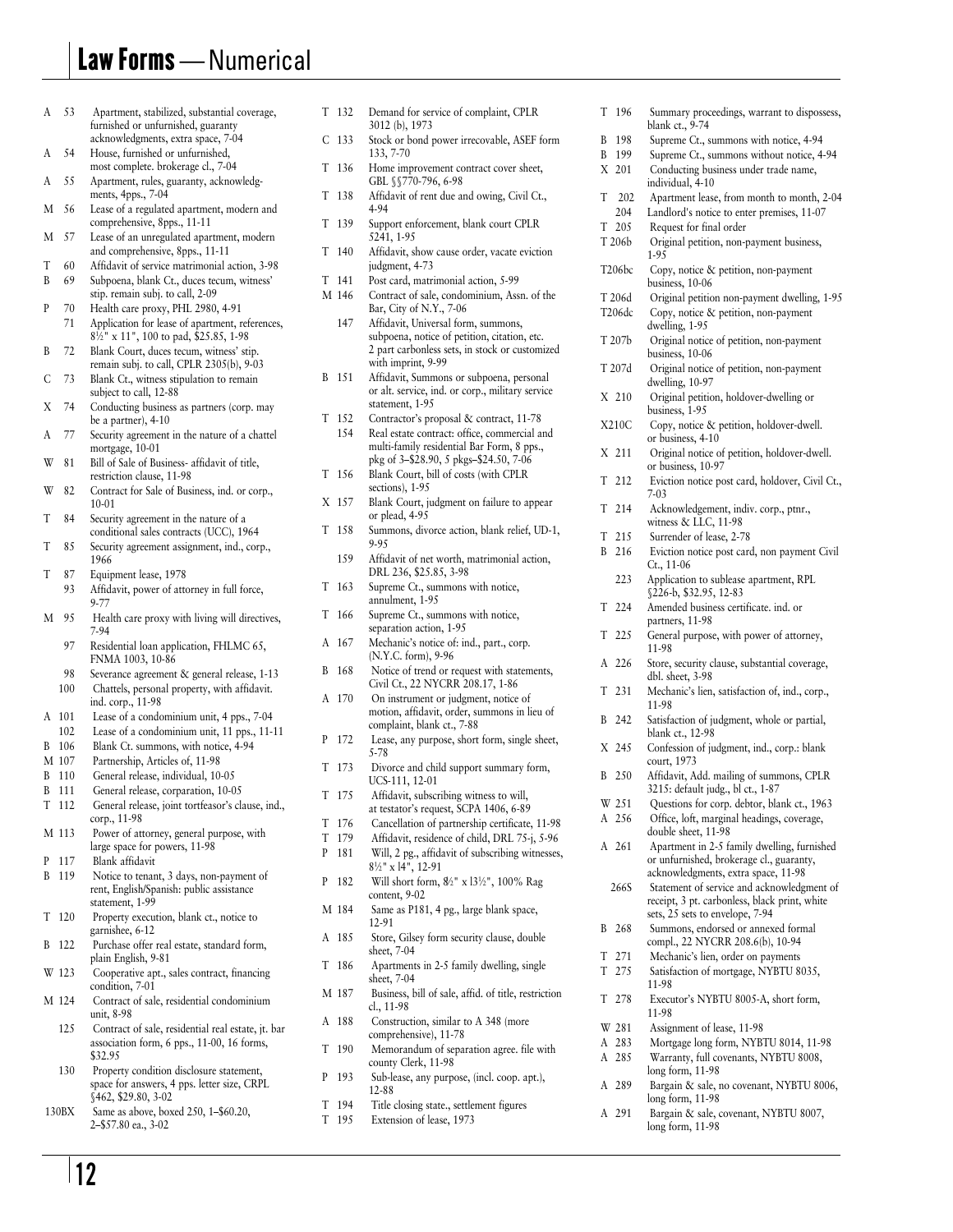# Numerical — Law Forms

�

- A 293 M 294 W 295 A 296 M 297 B 300 A 303 T 305 T 306 B 307 T 308 A 311 T 312 T 313 B 314 X 317 B 319 B 320 B 323 326BX T 327 330BX T 341 T 342 B 344 A 348 W 351 T 354 T 362 A 365 T 366 T 368 T 372 T 380 Release of part of the mortgaged premises: NYBTU 8034, 11-98 Executor's NYBTU 8010, long form, 11-98 Referee's, in foreclosure F, 11-98 Notice of appear., answer & demand, Civil Ct., 7-74 326 330 337 377 Apartment, furnished, double sheet, 7-04 Request for preliminary conference, 22 NYCRR 202.12(a), 9-00 Civil Court, judgment on default, verified complaint, military service affid., 1-95 Notice to tenant, 30 days to terminate monthly tenancy or month to month, 6-00 Ten day notice to quit where no landlord and tenant relationship exists, 7-07 Subordination agreement, NYBTU 8030, 11-98 Affirmation of good faith for preliminary conference, 22 NYCRR 202.12, 4-88 Seasonal, house or apartment, vacation residence etc. single page guarantee, acknowledgments, 4-79 Stipulation discontinuing action, Civil Court, 12-88 Consent. change (substitution) of attorney, blank ct., 11-98 Judgment on default, 1-78 Property execution, Civil Ct., notice to garnishee, 6-12 Civil Court, judgment on inquest or after trial, 1974 Rent stabilization rider, use with M56, T327 and A53, pkg. of 25, 10-10 Same, box of 250, quantity pricing, 10-10 Apartment, stabilized, substantial coverage, single sheet, 7-04 Renewal lease (RTP-8), pkg. of 25, 3pt. carbonless sets, 9-11 Same, box of 250, quantity pricing, 9-11 Real estate, sale of, short form, double sheet, 11-98 Cancellation of business certificate, individual, 11-98 Consumer credit transaction summons with blank formal compl., verif. 22 NYCRR 203.6(b), use with B 269, 1-95 Demand for jury, Blank Court Construction, small, owner and contractor, 1-78 Questions for individual debtor, blank ct., 9-63 Questions for 3rd party, blank ct., 1974 Mechanic's lien, waiver of, 11-98 Mechanic's notice of: ind., part., corp. (outside N.Y.C.), 9-96 Notice of lien for common charges, Condominium Act, RPL §339-z, 339-aa, 11-98 Stipulation canceling lis pendens with attorney's affidavit, CPLR 6514 (d) and Affirmation of atty. cancel lis pendens CPLR 6514 (e), 7-04 Lis Pendens, consent & order to cancel, foreclosure, 9-74 Change of address of Reg. Agent by corp., 9-98 Pre-argument statement, civil appeal, 1st Dept., 4-91
- 384 Uniform notice of motion, 6-08
- T 386 Mechanic's lien on public improvements, 8-94
- T 394 A 293 Quitclaim, NYBTU 8009, long form, 11-98 T 394 Recognition agreement, joint bar committee R 467 Summary judgment, affidavit, notice of Quitclaim, long form D, 11-98 form A-94 form, 4-94 motion, blank ct., 1974
	- T 395 Acceptance of, assign., assumption of proprietary lease, 1973
	- B 399 Request for judicial intervention, 22 NYCRR  $202.6, 3-11$
	- T 407 Information subpoena, Civil Ct., to judgment debtor or to witness, 8-12
	- T 409 Affirmation, order to show cause, noncompliance with subpoena, Civil Ct., 11-77 Information subpoena, Civil Ct., with
	- T 410 restraining notice, and notice to garnishee or witness, 1-09
	- X 411 Subpoena to judgment debtor, blank ct., 1976
		- 412 Civil Ct. with restraining notice and notice to garnishee or witness, 1-09
		- 415 Restraining notice to judgment debtor, CPLR 5222, blank ct., 1-09
	- T 416 Restraining notice to garnishee, CPLR 5222, blank ct., 1-09
	- X 417 418 Information subpoena, blank Ct., to judgment debtor or to witness, 8-12
		- 419 Subpoena to witness, duces tecum, restraining notice: blank ct., 1-09
		- Affirmation, order to show cause, noncompliance with information subpoena, blank ct., 11-77
	- T 420 Affirmation, order to show cause, noncompliance with subpoena, blank ct., 11-77
	- T 421 Exemption notice, CPLR 5222-a(b), serve with restraining notice & two exemption claim forms, 1-09
	- T 422 Exemption claim form, CPLR 5222-a(b), serve two with restraining notice & exemption claim form, 1-09
	- T 426 Notice to judgment debtor, a natural person, CPLR 5222 (d) & (e) blank ct., 1-09
	- T 427 Questions financial institution, use with information subpoena, No. T 410, X 407 or X 417, 5-05
		- 429 Subpoena duces tecum, judgment debtor, restraining notice, blank ct., 1-09
		- 436 Notice to take deposition on oral exam, negligence, Blank Ct., 6-85
		- 438 Notice to take deposition on oral exam, general use, Blank Ct., 6-85
	- T 439 Blank Court, 6-12
	- X 444 Original petition non-payment dwelling or business, 1-95
	- X 445 Original notice of petition, non-payment dwell. or bus., 6-90
	- X 446 Copy, notice & petition, non-payment dwelling or bus., 1-95
	- T 447 Warrant, non-payment, dwelling or business, 1974
	- T 448 Original petition holdover, dwelling or business, 1-95
	- T 449 Original notice of petition, holdover, dwelling or business, 11-88
	- W 451 Questions for individual debtor, blank ct., use with information subpoena, No. T 410, T 407 or X 417, 1964
	- 454 Statement of client's rights and responsibilities, 2 pt. sets
	- A 455 Retainer agreement, Matrimonial Rules, based on clauses approved by the NY Chapter of the American Academy of Matrimonial Lawyers and the Family Law Sections NYSBA Bar Association, 2-01
	- T 461 Medical malpractice action, 22 NYCRR 202.56(b), 10-86
	- T 462 Revocation of power of attorney, 7-10
- R 467 T 471 T 472 T 473 A 477 T 482 D 485 T 487 P 490 B 493 A 495 A 496 T 498 T 510 T 510c T 511 T 519 T 523 T 530 B 537 B 538 T 540 B 541 C 542 T 543 B 547 T 579 P 586 T 600 T 601 P 607 P 618 T 637 Notice of appeal, 1973 Release & receipt to executor or administrator, with receipt, ind., corp., 11-98 Shareholder consent to sale or lease RADI form A, Civil, App. Div, 2nd Dept., 9-93 548 628 629 630 RADI form C, Civil, App. Div. 2nd Dept., 9-93 Promissory note, non-negotiable, interest Real estate, option to purchase, 11-98 Attorney's written letter of engagement, 22 NYCRR 1215, 3-02 Discontinuing action, blank court, 12-88 House, furnished or unfurnished, moderate coverage, 7-04 Statement for proposed distribution, 22 NYCRR 202.16, 2-95 Verified statement of barriers to remarriage, affidavit of service, DRL Sec. 253, 5-96 Original petition, any grounds, 1-95 Copy petition, copy notice of petition, any grounds, 1-95 Original notice of petition, any grounds, 3-89 Judgment, evict. & rent, default, non-pay. dwell. or bus., 1973 Judgment, eviction & rent, trial or inquest, nonpayment, dwelling or business, 1974 Judgment of eviction, default, after trial or inquest, holdover, dwelling or business, 1974 Note of issue, certificate of readiness, all departments, 9-95 Closing state., contingent fee, App. Div. 1st & 2nd Dept., 3-05 Retainer, straight 331/3%, App. Div., 1st & 2nd Dept. Statement as to Retainer, 3-92 Statement as to retainers, App. Div., 1st & 2nd Dept., blank fee. also condemnation, 3-05 Request for hospital record & medical report, for use by attorney to examine client's record, 11-98 Request for patient information, PHL§18, 5-94 Receipt post card for OCA statements of retainer and closing, 1-96 Retainer, sliding scale, App. Div., 1st & 2nd Dept., 3-92 Debt or claim against decedent estate, with affidavit Assignment of lease with assumption, 11-98 Answer, blank ct., 1977 Application for index number, CPLR 8018(a)2, 7-03 Prom. note, witness, large space,  $7\frac{1}{8}$ " x 11" litho border Seaman's release Purchase & sale record of second hand articles, 3-pt., bound book of 50 sets, \$30.60, 5-95 Same, 2-pt., 4-80, \$28.70 Dealers record of purchases: precious metals, 1–\$56.55, 10–\$50.35 ea. Tax card, Sec. 275-a N.Y. tax code, 1-93
- T 638 Discontinuance of assumed name, certificate of, corp., 7-04
- T 639 Amendment of assumed name, corporation, 6-99
- P 666 Combined note and mortgage, short form, 11-98
- M 671 Mortgage, long form, 11-98
- P 678 Warranty, basic covenants, short form A, 11-98